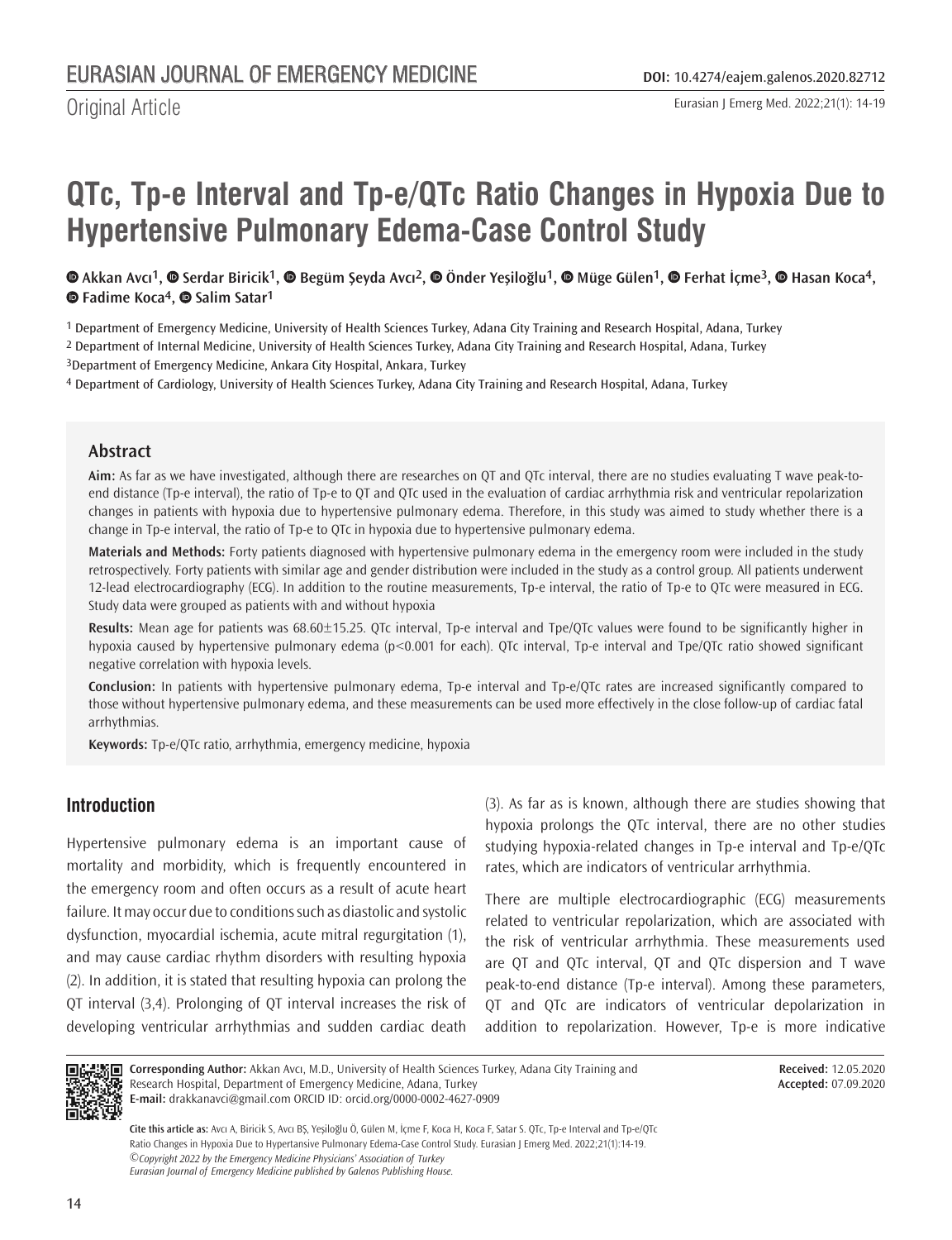of ventricular repolarization, and may be more meaningful especially in repolarization assessment. The ratio of Tp-e to QT and QTc obtained are associated with the ventricular transmural dispersion that occurs during repolarization (5). An increased Tp-e interval shows abnormal spread in ventricular repolarization and is associated with an increased risk of ventricular arrhythmia (6). Literature research shows there is no research related to the Tp-e interval, the ratio of Tp-e to QT and QTc used in the assessment of ventricular repolarization in those with hypoxia detected in the emergency department.

It was aimed to evaluate the changes in QTc, Tp-e interval, ratio of Tp-e to QTc in patients with hypoxia due to hypertensive pulmonary edema compared to patients without pulmonary edema and hypoxia in the emergency room.

## **Materials and Methods**

Records of patients who applied to the University of Health Sciences, Adana City Research and Training Hospital Emergency Medicine Clinic between July 1, 2019 and December 31, 2019, and who are diagnosed with hypertensive lung edema after evaluation of vital signs, physical examination and radiological imaging were examined retrospectively. Electrocardiography (ECG) recordings obtained from the files of these patients were examined. A total of 40 patients were enrolled as the patient group. Arterial blood pressure values, physical examination findings, and radiological imaging results of the patients admitted to the emergency department for various reasons were examined and found to be healthy. ECG recordings of these patients without hypertensive lung edema were obtained. Forty outpatients who were found to be healthy were enrolled as the control group.

Exclusion criteria for all patients included in the study and control group were all medical treatments known to extend or shorten QT and QTc distance, known syncope or sudden cardiac arrest history in the patients or their family, presence of acute or chronic systemic or local infection, being in the pediatric age group (<18 years), inability to perform Tp-e and QTc measurements on ECG, presence of known diabetes mellitus, medium-advanced valvular disease, electrolyte deficiency, and having the diagnosis of chronic liver disease or chronic renal failure. This research complies with Helsinki Declaration and ethics approval was obtained from Adana City Training and Research Hospital Clinical Researches Ethics Committee (decision no: 629, date: 04.12.2019).

12-lead ECG and laboratory results of all patients were obtained from the files. From the demographic variables of the patients, age, sex, pulse, blood pressure, oxygen saturation values of all patients were recorded from the archived files. From the routine biochemistry parameters, renal function tests, serum electrolytes, liver function tests were recorded.

#### **12-Lead Electrocardiographic Evaluation**

Firstly, 12-lead ECG obtained by MAC 2000 ECG Machine (GE medical systems information technologies, Inc., WI, USA) with a sinus rhythm of 25 mm/sec and 1 mv/10 mm standard calibration was obtained from the files. The time from QRS to the point where the T wave returns to the isoelectric line was calculated for the QT time. QTc in patients with heart rate between 60-100/ minute was calculated using the Bazett Formula ( $QTc=QT/\sqrt{R-R}$ ). QTc in patients with heart rate outside the range of 60-100/ minute was calculated using Frederica Formula (QTc=QT/RR 1/3). The Tp-e interval was defined as the time from the peak of the T wave to the point where the T wave interconnected with the isoelectric line. Measurements were made primarily from V5. If  $V5$  was unsuitable for measurement (amplitude  $\leq 1.5$  mm), measurements were taken from V4 or V6 (7). Tp-e/QTc ratio was calculated based on these measurements. All ECG examinations in sinus rhythm were evaluated by a cardiologist with at least 5 years of experience in electrophysiology and ≥2,000 arrhythmia patients annually, while unaware of the clinical status of the patient.

#### **Statistical Analysis**

All analyzes were performed using SPSS 22.0 (Chicago, IL, USA) statistical software package. Using the Kolmogorov-Smirnov test, it was determined whether continuous variables distribution was normal. Continuous variables in data were presented as mean  $\pm$ standard deviation, and categorical as numbers and percentages. Continuous variables showing normal distribution was compared using the Student t-test, whereas the Mann-Whitney U test is used to compare differences between two independent groups when the dependent variable is either ordinal or continuous, but not normally distributed. Categorical variables were compared using chi-square  $(\chi^2)$  test. The kappa coefficient was used to examine the interobserver variability of all ECG measurements. Pearson's and Spearman's correlation analysis was used to determine the presence of a relationship between countable parameters. Statistical significance level was set as p<0.001.

## **Results**

The study data was conducted as two groups; patient and control. ECG measurements were taken successfully from all patients.

When demographic data were compared according to the study groups, age and sex were similar. Laboratory results were also similar (Table 1).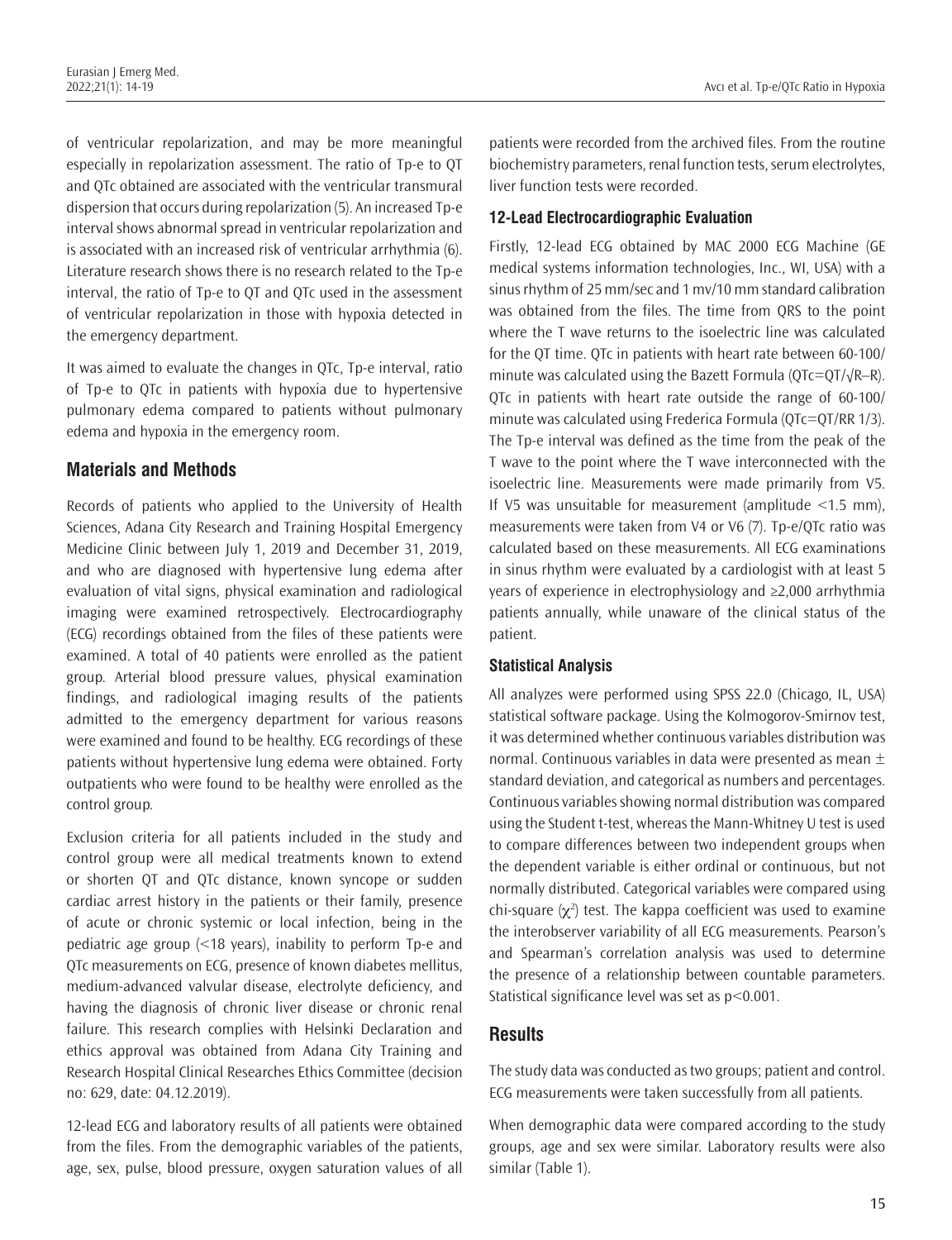| Table 1. Comparison of demographic and laboratory findings between hypertensive pulmonary edema and control group |                                                           |                                                                        |         |  |  |
|-------------------------------------------------------------------------------------------------------------------|-----------------------------------------------------------|------------------------------------------------------------------------|---------|--|--|
|                                                                                                                   | Patients with hypertensive<br>pulmonary edema<br>$(n=40)$ | <b>Patients without</b><br>hypertensive pulmonary<br>edema<br>$(n=40)$ | p value |  |  |
| Age (years)                                                                                                       | 68.60±15.25                                               | $67.60 \pm 7.77$                                                       | 0.607   |  |  |
| Systolic blood pressure (mmHg)                                                                                    | 189.75±21.90                                              | 169.63±16.23                                                           | < 0.001 |  |  |
| Diastolic blood pressure (mmHg)                                                                                   | 104.75±9.33                                               | $96.50 \pm 6.90$                                                       | < 0.001 |  |  |
| Heart rate (pulse/minute)                                                                                         | 121.75±11.45                                              | 76.50±11.25                                                            | < 0.001 |  |  |
| Pulse-oximeter (%)                                                                                                | $82.55 \pm 5.39$                                          | $97.03 \pm 5.33$                                                       | < 0.001 |  |  |
| Urea $(mg/dL)$                                                                                                    | 35.07±5.74                                                | 32.50±7.82                                                             | 0.098   |  |  |
| Creatinine (mg/dL)                                                                                                | $0.90 \pm 0.18$                                           | $0.74 \pm 0.20$                                                        | < 0.001 |  |  |
| Sodium (mEq/L)                                                                                                    | 138.50 ± 2.84                                             | 138.50±2.21                                                            | 0.999   |  |  |
| Potassium (mEq/L)                                                                                                 | $4.53 \pm 0.35$                                           | $4.33 \pm 0.49$                                                        | 0.043   |  |  |
| Glucose (mg/dL)                                                                                                   | 141.67±18.20                                              | $110.22 \pm 13.57$                                                     | < 0.001 |  |  |
| $ALT (u/L)^*$                                                                                                     | $20.20 \pm 8.47$                                          | 18.80±9.17                                                             | 0.481   |  |  |
| AST $(u/L)$ **                                                                                                    | 28.17±10.02                                               | $23.13 \pm 6.59$                                                       | 0.010   |  |  |
| Significant values are shown in bold.                                                                             |                                                           |                                                                        |         |  |  |

\* ALT: Alanine aminotransferase, \*\*AST: Aspartate aminotransferase, n: Number

| Table 2. Comparison of ventricular repolarization parameters between hypertensive pulmonary edema and control group |                                                           |                                                                     |         |  |  |
|---------------------------------------------------------------------------------------------------------------------|-----------------------------------------------------------|---------------------------------------------------------------------|---------|--|--|
|                                                                                                                     | Patients with hypertensive<br>pulmonary edema<br>$(n=40)$ | <b>Patients without</b><br>hypertensive pulmonary<br>edema $(n=40)$ | p value |  |  |
| OTc interval time (ms)                                                                                              | $483.05 + 8.91$                                           | 415.90 + 12.77                                                      | < 0.001 |  |  |
| Tp-e interval time (msn)                                                                                            | 108.85±9.38                                               | $60.13 \pm 7.80$                                                    | < 0.001 |  |  |
| Tp-e/OTc ratio                                                                                                      | $22.51 \pm 1.54$                                          | $14.42 + 1.43$                                                      | < 0.001 |  |  |
| Tp-e: T wave peak-to-end distance. OTc: Corrected OT. n: Number                                                     |                                                           |                                                                     |         |  |  |

Tp-e: T wave peak-to-end distance, QTc: Corrected QT, n: Number

When ventricular repolarization parameters were examined according to the study groups, QTc interval, Tp-e interval and Tp-e/QTc values were significantly higher in patients with hypoxia (Table 2).

Table 3 shows the correlation of QTc, Tpe-interval and Tpe/QTc measurements with the systolic and diastolic blood pressure, and pulse-oximeter values. All three measurements were positively correlated with systolic and diastolic blood pressure, and were negatively correlated with pulse-oximeter oxygen saturation levels (Table 3). In linear regression analysis, hypoxia significantly related to QTc, Tpe-interval Tpe/QTc measurements (Table 4). In linear regression analyses, QTc, Tpe-interval and Tpe/QTc ratio were independently associated with pulse-oximeter oxygen saturation levels. In Scatterplot analyses of pulse-oxymeter oxygen saturation levels with QTc interval, Tp-e interval and Tp-e/QTc ratios, R<sup>2</sup> linear values were 0.722, 0.696 and 0.690 respectively (Figures 1-3).

## **Discussion**

The most important result of our research was that in patients with hypoxia due to hypertensive pulmonary edema, the rate of QTc, Tp-e interval and Tp-e/QTc were significantly higher than the control group. As far as known, findings of our research are the first in the literature to show an increase in ventricular repolarization parameters Tp-e interval and Tp-e/QTc in patients with hypertensive pulmonary edema. Our study also supports previous studies showing QT and QTc prolongation in hypoxic patients.

Depolarization of ventricular myocardium occurs from the endocardial region towards the epicardial region. Depolarization occurs before ventricular repolarization. There is dispersion between the endocardial and epicardial region. The interval between the T wave peak and the end distance is called the Tp-e interval, and this is associated with transmural ventricular repolarization (5,7). It has been showed to be associated with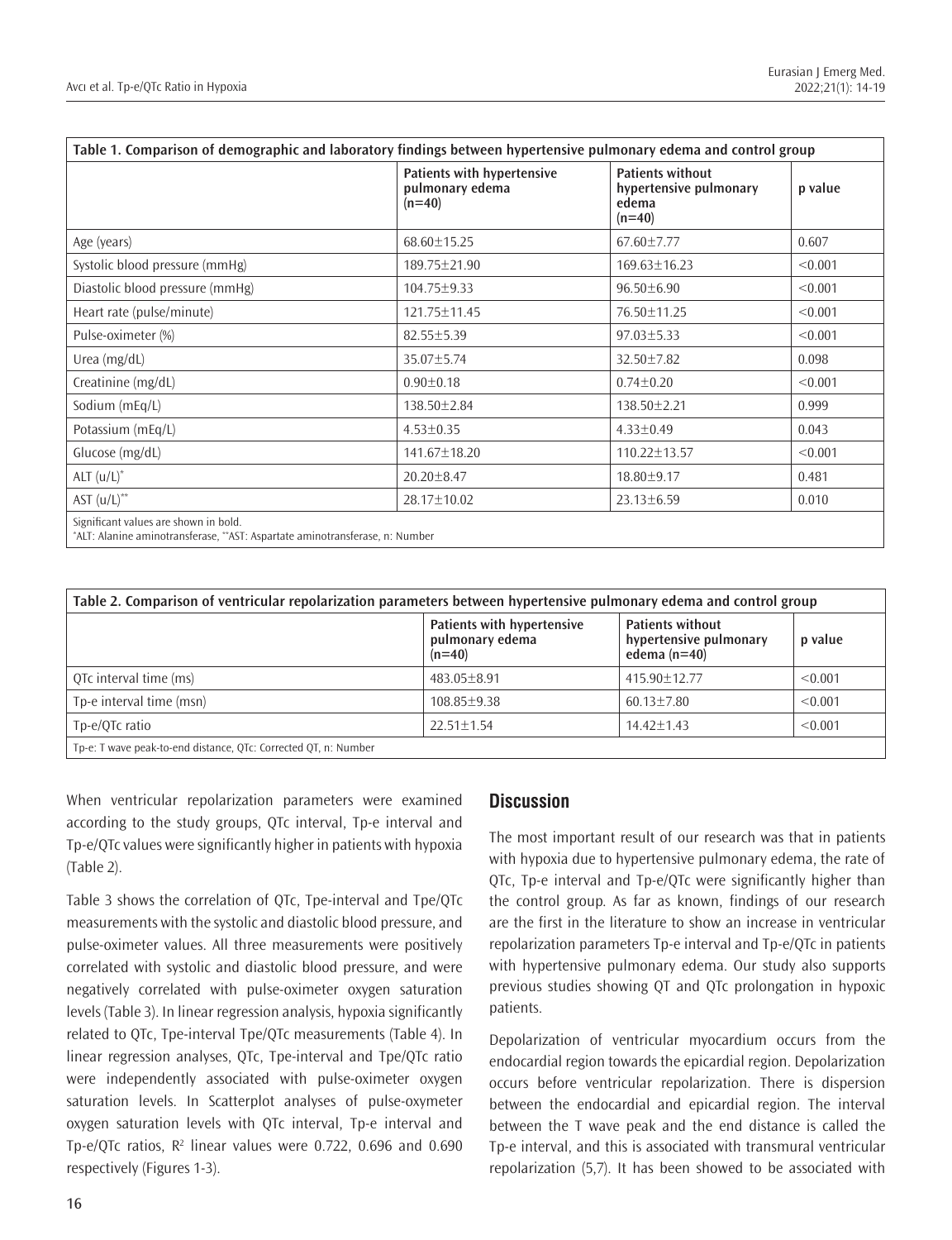| Table 3. Correlation of QTc, Tp-e-interval and Tp-e/QTc ratio with blood pressure and pulse-oximeter |          |         |               |         |                |         |
|------------------------------------------------------------------------------------------------------|----------|---------|---------------|---------|----------------|---------|
|                                                                                                      | QTc      |         | Tp-e-interval |         | Tp-e/QTc ratio |         |
|                                                                                                      |          | p value |               | p value |                | p value |
| Systolic blood pressure (mmHg)                                                                       | 0.431    | < 0.001 | 0.423         | < 0.001 | 0.417          | < 0.001 |
| Diastolic blood pressure (mmHg)                                                                      | 0.391    | < 0.001 | 0.378         | < 0.001 | 0.376          | 0.001   |
| Pulse-oximeter (%)                                                                                   | $-0.775$ | < 0.001 | $-0.759$      | < 0.001 | $-0.757$       | < 0.001 |
| OTc: Corrected OT                                                                                    |          |         |               |         |                |         |

| Table 4. A Linear regression analysis for pulse-oximeter significantly correlated with QTc, Tp-e-interval and Tp-e/QTc ratio |          |         |               |         |                |         |
|------------------------------------------------------------------------------------------------------------------------------|----------|---------|---------------|---------|----------------|---------|
|                                                                                                                              | QTc      |         | Tp-e-interval |         | Tp-e/OTc ratio |         |
|                                                                                                                              | ß        | D       |               | p       |                |         |
| Pulse-oximeter                                                                                                               | $-0.775$ | < 0.001 | $-0.759$      | < 0.001 | $-0.757$       | < 0.001 |
| R-square for QTc, Tp-e interval and Tp-e/QTc ratio as 651, 787, 707, respectively.<br>OTc: Corrected OT                      |          |         |               |         |                |         |

arrhythmias in the Tp-e interval and the ratio of this interval to the QT interval in the presence of many cardiac pathological conditions, and poses a high risk for sudden cardiac death (8-11). The association of increased Tp-e interval and Tp-e/QTc ratios with arrhythmias and sudden cardiac death was thought to stem from the dispersion in the ventricular myocardium between the epicardial and endocardial region, causing the slow conduction of these two anatomic regions, which could cause arrhythmias associated with re-entries, one of the most common causes of arrhythmias.

Hypertensive pulmonary edema is a clinical condition caused by increased hydrostatic pressure or capillary permeability, resulting in decreased oxygen delivery to tissues due to ventilation/perfusion mismatch (12). Even short hypoxemia periods are reported to be associated with prolonged sinusal



**Figure 1.** Analysis of Scatterplot for the relationship between SpO<sub>2</sub> and QTc interval

pauses, transient A-V blocks, multifocal ventricular extrasystoles, and ventricular tachycardia (13). Hypoxia changes the plateau phase of the action potential of L-type  $Ca^{++}$  channels, which is the main pathway of calcium flow into cells, therefore may result in cardiac arrhythmias (14). There are studies evaluating the QT and QTc interval, one of the ventricular repolarization parameters that can lead to arrhythmias due to hypoxia, and similar to ours, these studies show that prolongation in QTc is an independent risk factor for hypoxia (3,4). On the other hand, there is no research evaluating the ratio of Tp-e interval, Tp-e/ QT and Tp-e/QTc in hypoxic patients with hypertensive lung edema. Increase in ventricular repolarization parameters such as QT and QTc duration, QTc dispersion, Tp-e interval and Tp-e/QTc have been shown risk determinants for ventricular arrhythmias and death (6,15). In our study, the Tp-e/QT and Tp-e/QTc ratio increases significantly in patients with hypoxia.



**Figure 2.** Analysis of Scatterplot for the relationship between SpO2 and Tp-e interval QTc: Corrected QT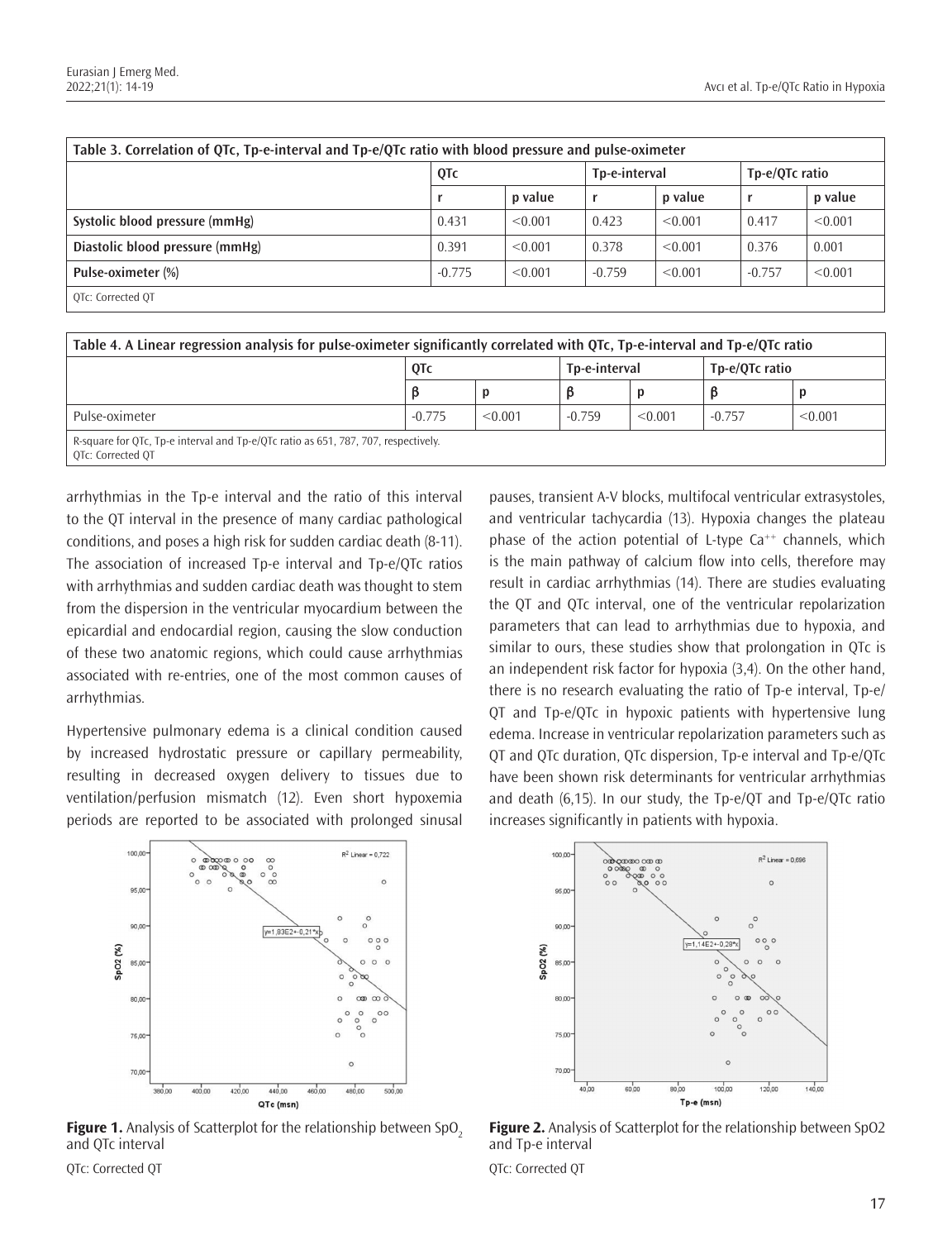

**Figure 3.** Analysis of Scatterplot for the relationship between SpO<sub>2</sub> and Tp-eQTc ratio

QTc: Corrected QT

Hypoxia with hypertensive pulmonary edema, besides prolonged QTc distance, changes in Tp-e and Tp-e/QTc parameters are precursors of ventricular dispersion and repolarization as a result of hypoxia. This shows the importance of monitoring patients with hypertensive pulmonary edema under strict observation accompanied by rhythm monitoring, due to cardiac complications that may arise from hypoxic conditions. According to this research, it may be effective to use the Tp-e and Tp-e/QTc ratio in addition to QT and QTc intervals for assessing ventricular repolarization.

#### **Study Limitations**

This research has some limitations. One of these was the retrospective design of the search. The number of patients is limited to 40. Conducting prospective studies with more patients may produce more meaningful results.

## **Conclusion**

Tp-e interval and Tp-e/QTc rates are significantly increased in hypoxic patients with hypertensive pulmonary edema. In addition to QT and QTc evaluation during routine ECG evaluation in patients with hypertensive pulmonary edema in the emergency departments, it should be noted that Tp-e-interval and Tp-e/ QTc ratios, which are among other ventricular repolarization parameters, could be observed more frequently due to increased probability of cardiac arrhythmias in patients with an increase in these values. However, since this information obtained in our study is shown for the first time, studies involving new and more patients are required.

#### **Ethics**

**Ethics Committee Approval:** This study was approved by Adana City Training and Research Hospital Clinical Researches Ethics Committee (decision no: 629, date: 04.12.2019).

**Informed Consent:** Retrospective study.

**Peer-review:** Externally peer-reviewed.

#### **Authorship Contributions**

Surgical and Medical Practices: A.A., H.K., F.K., Concept: A.A., S.B., B.Ş.A., Design: A.A., S.B., B.Ş.A., Data Collection and/or Processing: M.G., Ö.Y., Analysis and/or Interpretation: A.A., F.İ., Literature Search: A.A., Ö.Y., S.B., S.S., Writing: A.A., Ö.Y., S.S.

**Conflict of Interest:** No conflict of interest was declared by the authors.

**Financial Disclosure:** The authors declared that this study received no financial support.

#### **References**

- 1. Sanjay KG, John CP, Abdel-Mohsen N, Karen F, Dalane WK, Kevin MR, et al. The pathogenesis of acute pulmonary edema associated with hypertension. N Engl J Med. 2001;344:17-22.
- 2. Hool LC. Acute hypoxia differentially regulates  $K^+$  channels. Implications with respect to cardiac arrhythmia. Eur Biophys J. 2005;34:369-76.
- 3. Frédéric R, Claire R, Vincent P, David D, Frédéric C, Martin G, et. al. Effect of acute hypoxia on QT rate dependence and corrected QT interval in healthy subjects. Am J Cardiol*.* 2003;91:916-9.
- 4. Fabio P, Sara C, Susanna M, Fabio C. Effect of acute hypoxia on QTc interval in respiratory patients undergoing fitness to fly tests. Thorax. 2011;66:725-6.
- 5. Kongstad O, Xia Y, Liang Y, Hertevig E, Ljungström E, Olsson B, et al. Epicardial and endocardial dispersion of ventricular repolarization. A study of monophasic action potential mapping in healthy pigs. Scand Cardiovasc J. 2005;39:342-7.
- 6. Porthan K, Viitasalo M, Toivonen L, Havulinna AS, Tikkanen JT, Vaananen H, et al. Predictive value of electrocardiographic T Wave morphology parameters and T-Wave peak to T-Wave end interval for sudden cardiac death in the general population clinical perspective. Cir Arrhythm Electrophysiol. 2013;6:690-6.
- 7. Xia Y, Liang Y, Kongstad O, Holm M, Olsson B, Yuan S. Tpeak-Tend interval as an index of global dispersion of ventricular repolarization: evaluations using monophasic action potential mapping of the epi and endocardium in swine. J Interv Card Electrophysiol. 2005;14:79-87.
- 8. Chua KCM, Rusinaru C, Reinier K, Uy-Evanado A, Chugh H, Gunson Karen, et al. Tpeak-to-Tend interval corrected for heart rate: A more precise measure of increased sudden death risk? Heart Rhythm. 2016;13:2181-5.
- 9. Gupta P, Patel C, Patel H, Narayanaswamy S, Malhotra B, Green JT, et al. T(p-e)/ QT ratio as an index of arrhythmogenesis. J Electrocardiol. 2008;41:567-74.
- 10. Smetana P, Schmidt A, Zabel M, Hnatkova K, Franz M, Huber K, et al. Assessment of repolarization heterogeneity for prediction of mortality in cardiovascular disease: peak to the end of the T wave interval and nondipolar repolarization components. J Electrocardiol. 2011:44:301-8.
- 11. Szymanski FM, Karpinski G, Platek A, Puchalski B, Filipak KJ. Long QT interval in a patient after out-of-hospital cardiac arrest with hypocalcaemia, undergoing therapeutic hypothermia. Am J Emerg Med*.* 2013;31:1722.e1-3.
- 12. Murray JF. Pulmonary edema: pathophysiology and diagnosis. Int J Tuberc Lung Dis*.* 2011;15:155-60.
- 13. Davies SW, Wedzicha JA. Hypoxia and the heart. Br Heart J. 1993;69:3-5.